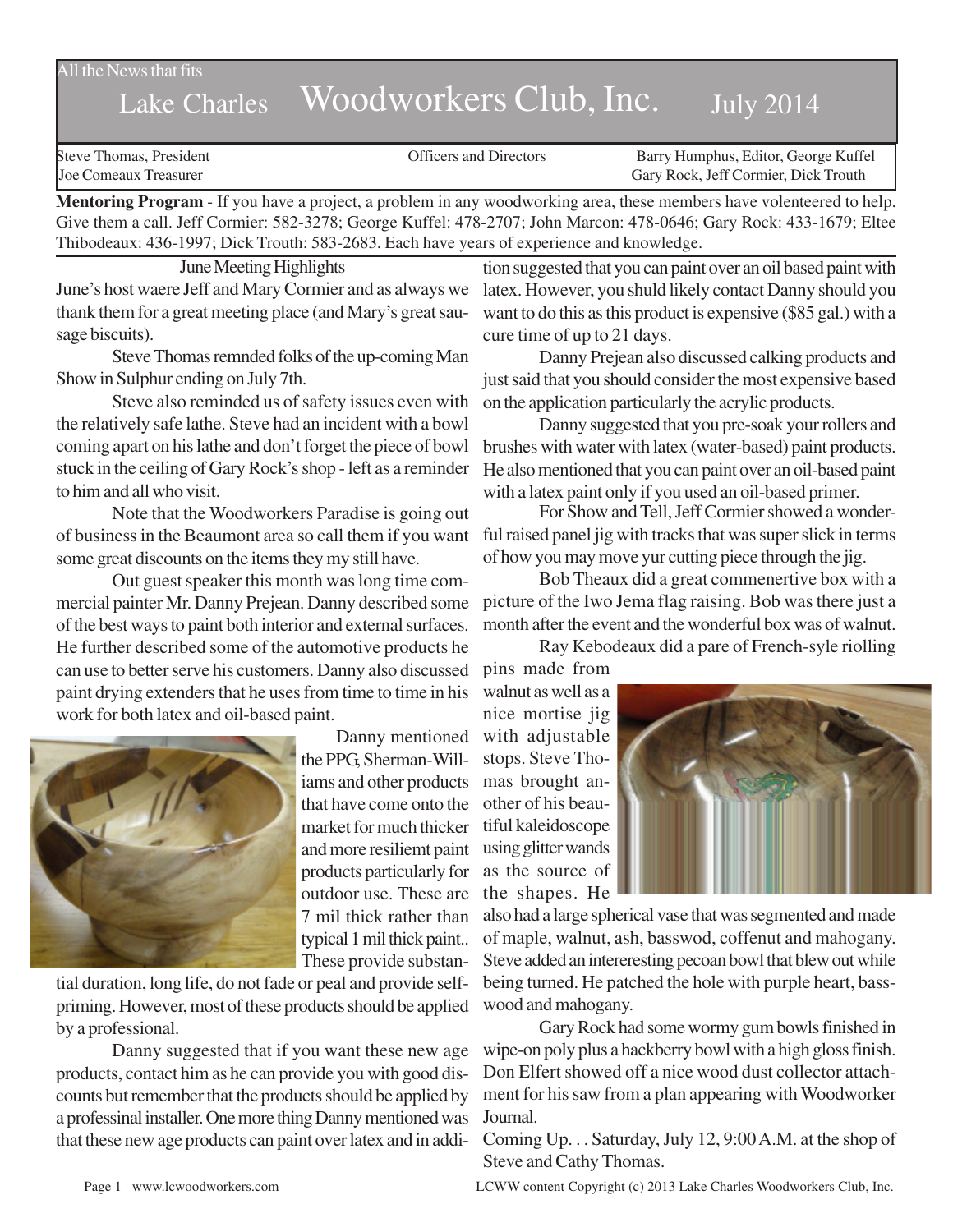### World Wide Woods: Aspen

Aspen, due to sheer quantity alone, supports much of the logging industry across the Great Lakes states and Canada. Abundant because it propagates and grows rapidly in areas cleared by fire and harvest, aspen has many commercial uses. It's found in furniture, toothpicks, matchsticks, boxes and crates, paneling, and chipboard. And, this plentiful tree has been a popular source for paper pulp since the late 1940s.

Beavers love aspen bark and consider it a staple food and favor the wood for construction. They'll often gnaw down trees a half-mile or more from their damsite, and then drag or float them home. Grouse, too, cherish aspen, but for its succulent seeds--so small that it takes more than two million to make a pound.

Quaking aspen (*populus tremuloides*), so-called because its leaves flutter in the slightest breeze, has an unbelievably wide growing range. It grows in a mostly northern belt stretching from Labrador and Newfoundland to Alaska's Yukon River. But, you can even find it in Mexico and Tennessee. Bigtooth (or large-tooth) aspen (*populus grandidentata*), which also quakes, prefers the Great Lakes states and New England.

Akin to willow and cottonwood, aspen rarely exceeds 60' high and diameters of 20". In their first 20 to 30 years it grows rapidly, and quickly renews a forest.

Bark on young trees may be white or greenish white, with dark gray or black welts and ridges. On older trees the bark can be 2" thick, black near the base, and deeply fissured. If you confuse aspen's bark with that of white birch, the leaves provide identification. Both aspen have oval-shaped leaves with toothed edges and stems flattened on the sides.

Sapwood comprises the majority of wood in aspen. It has the whiteness of holly or poplar. The small heartwood core produces light brown wood, often streaked and discolored. It weighs 25 pounds per cubic foot.

Fine-grained, straight, and uniform in texture, aspen generally lacks distinct pattern. Occasional mottle- and stripefigured logs become veneers.

Aspen contains very little resin, and has toughness as well as exceptional stiffness. The wood resists splitting when nailing or screwing, yet you can work it easily with hand tools because of its softness. It also glues well.

Due to the tendency for aspen's wood fibers to fuzz when worked, you need to use tools with sharp blades and cutters. While this wood takes paint readily, like maple, it blotches when stained unless you first apply a sealer.

You'll find aspen a stable wood that wears without splintering. However, in conditions favoring decay, it deteriorates. For carving, aspen makes a first-rate substitute for

basswood. You also can fashion it into light-duty furniture, solid paneling, and millwork.

Aspen has no odor and imparts no taste to foodstuffs, so it's ideal for baskets, bowls, and containers. Children's toys made from aspen remain splinter-free.

Across the southern reaches of the nation, aspen lumber may be hard to find. Where sold, however, the boards will be high quality, but generally neither unusually wide nor thicker than 1". Expect to pay about \$1.15 per board foot for lumber and around 50 cents per square foot for mottleand stripe-figured veneer.

#### Basswood

Among the most important of America's nectar-producing trees, the basswood makes itself at home along city streets as well as in the forest. In cityscapes, nurserymen call the hardy, decorative tree American linden. But in the woods, it's basswood, beetree, lime, or whitewood. Regardless of its name, basswood has proven its value. Indians of New York state's Iroquois nation carved ceremonial masks from the sapwood of living basswood trees, then split the greenwood masks from the trunk. The gummy inner bark provided bandages. And from its dried fibers they wove rope.

Beekeepers even today appreciate the quality of basswood-derived honey. In summer, the tree's fragrant flower clusters provide a strong-flavored nectar. Basswood stock also becomes the very boxes in which the honeycombs are stored and shipped.

The forest-products industry lumps the four native North American basswood species together in the marketplace, for there are few differences between them, except where they grow. Tilia americana, of the northern Great Lakes states, provides most of the basswood harvested. In a setting of mixed hardwoods in the well-drained ground of a stream valley, basswood can grow to 90' tall with a straight trunk 3' in diameter. But because basswood sprouts from the stump, it's often seen as a clump of three or four smaller trunks. Young basswood trees feature light gray, smooth bark, while that of older trees becomes darker and deeply ridged. In late winter, small reddish-brown buds appear on branch twigs. Their nutlike flavor signals that you've found a basswood tree. When leaves form, they have a distinctive heart shape with lightly serrated edges. The leaves also display an unusual trait: The undersides, not the tops, are shiny. Clusters of sweet-smelling white or cream-colored flowers follow the leaves. Weighing about 26 pounds per cubic foot air-dried, the wood has a tan color, and in some cases may

Continues on Page 3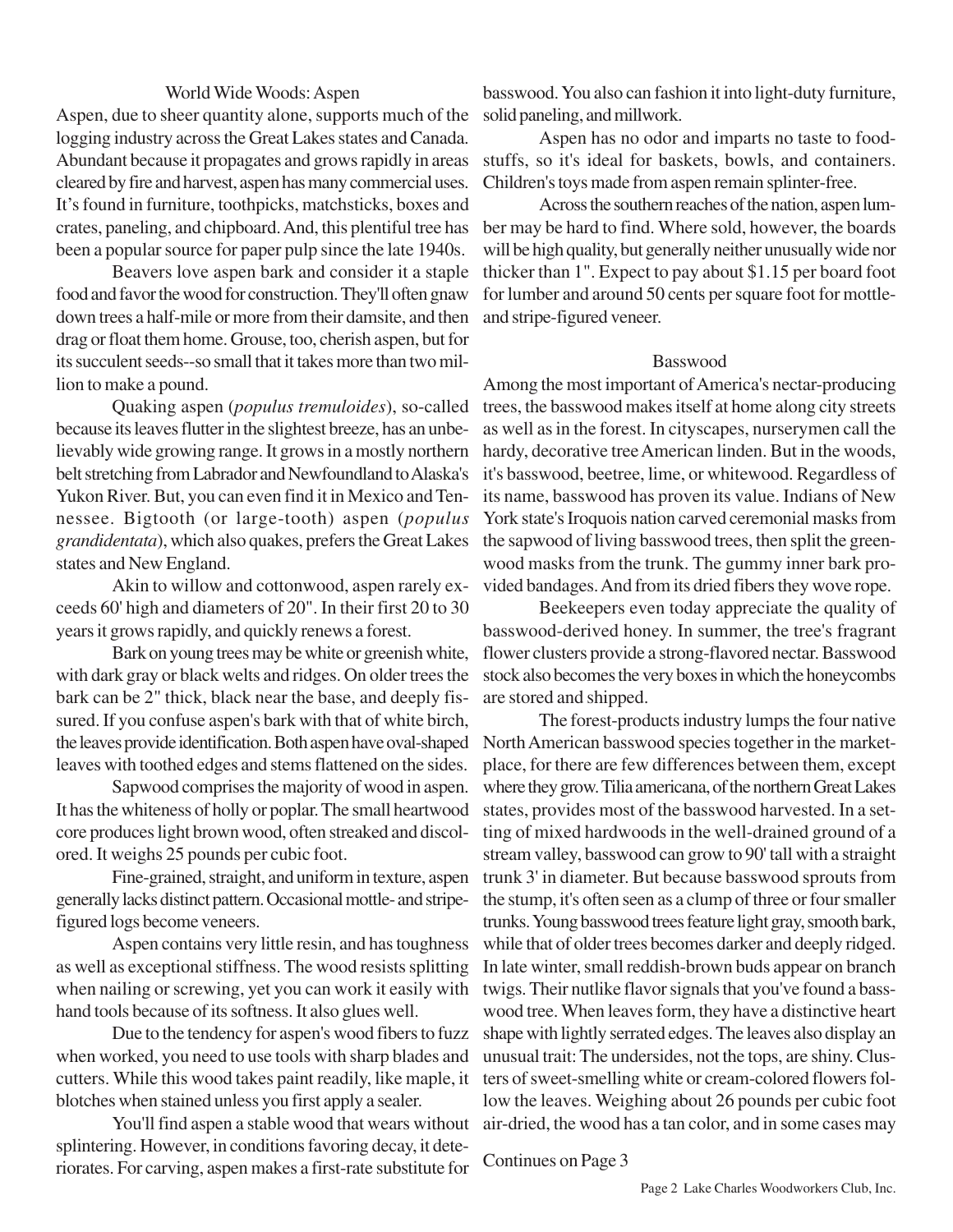#### Basswood continues

be nearly white. You'll find the grain of this soft hardwood straight, close, and normally featureless. Occasional basswood stock may display some dark stain, which doesn't affect the wood's performance but may mar a project. Dry basswood is stable.

Carvers prefer basswood because it holds detail well, doesn't split, has straight-grain, and carves easily. They usually prefer air-dried, slow-grown northern stock. Basswood also can become drawer stock, hidden furniture parts, and painted items. In industry, it plays a role as boxes and food containers. As veneer, it can underlie fine cabinet woods in plywood. This light, versatile wood also works for picture frames, toys, and millwork such as window sashes. It even makes fine turning wood.

Many large hardwood retailers outside its natural range carry basswood in board form. Specialty suppliers offer basswood carving blocks and blanks. Expect to pay around \$2 per board foot for select and better 4/4 stock, and about \$3 and more per board foot for thicker boards. Veneer isn't available at retail. Both northern and southern varieties of basswood show little contrast between early wood and late wood, although northern basswood provides tighter-grained, finer-textured stock. Carvers also will want to avoid basswood with mineral stains, unless the project will be painted.

 Basswood's low-hardness rating makes it ideal for hand tools. Power planing basswood poses no problems. You'll find jointing effortless, tas well. Because the wood is dense, ripping requires a rip-set blade with 24 teeth or less to avoid burning. In crosscutting, it won't tear out or chip.

Use sharp bits and don't rush the router when shaping basswood, as its tight grain and density does tend to burn (although burns easily sand off). Unlike some other lightweight, straight-grained woods (such as redwood), basswood fastens well with nails or screws. And it's not necessary to predrill. Sanding basswood proves to be a soothing, smoothing task. But when it comes to staining, blotching can result. If uneven staining appears on a test piece, apply wood conditioner before staining. Remember, though, even wood conditioner won't subdue discolored streaks in the wood.

Because basswood takes fine detail, it's great for relief, figure, and chip carving. Basswood requires control or your carving tool may go further along a stroke than planned. Strengthen details subject to breakage with a thinned coat of woodworker's glue (it won't take stain) worked into the wood.

Page 3 Lake Charles Woodworkers Club, Inc. For stability in use, always work wood with a maximum moisture content of 8 percent. Feed straight-grained wood into planer knives at a 90° angle. To avoid tearing, feed figured wood or twisted grain at a slight angle (about 15°), and take shallow cuts of about 1/32".

For clean cuts, rip with a rip-profile blade that has 24-32 teeth. Smooth crosscutting requires at least a 40-tooth blade. Avoid using twist drills. They tend to wander and cause breakout. Use brad-point bits and a backing board under the workpiece to reduce tearout and always drill pilot holes for screws. Rout with sharp, preferably carbide-tipped, bits and take shallow passes to avoid burning. Carving softwoods, and a soft hardwood like basswood, means fairly steep gouge bevels-greater than 20°.

#### Camphorwood

Centuries ago, the unsanctioned cutting of a camphor tree in China or Formosa (Taiwan) was punishable by death. That's because camphorwood (Cinnamomum camphora), native to those countries as well as to Japan, was reserved for sacred ceremonial items, such as the Chinese mu-yu drum used in temples. But chang-mu, as the wood is called in China, eventually flourished in foreign trade. Ship captains and other seafarers sought it for their sea chests to ward off moths.

Perhaps it was sawyers cutting camphorwood who discovered that its scent also opened up stuffy noses. Word of camphorwood's reputedly powerful medicinal properties spread to Europe and America, and soon even common folk considered it a cure-all. Indeed, the medicinal compound called camphor, refined from the tree bark, eventually found its way into ointments for the relief of muscle spasms and nasal congestion.

Today, chemical substitutes replace much natural camphor, but stiff competition still erupts between lumbar buyers and drug manufacturers when camphorwood comes up for sale. While you won't find camphorwood at lumberyards, it occasionally finds its way to dealers of exotic woods. If you happen upon some, you'd be wise to work it into a silverware chest -- camphorwood keeps silver from tarnishing.

The camphor tree, an evergreen, grows slowly. It takes 50 years or more before one becomes large enough to distill camphor from its bark. In that time, the tree can reach 100' tall, with the spread of its branches frequently double its height. A mature tree also develops many large burls, which, as veneer, become marquetry and facing for very expensive paneling. All the above by Barry Humphus with some help from Wood Magazine.